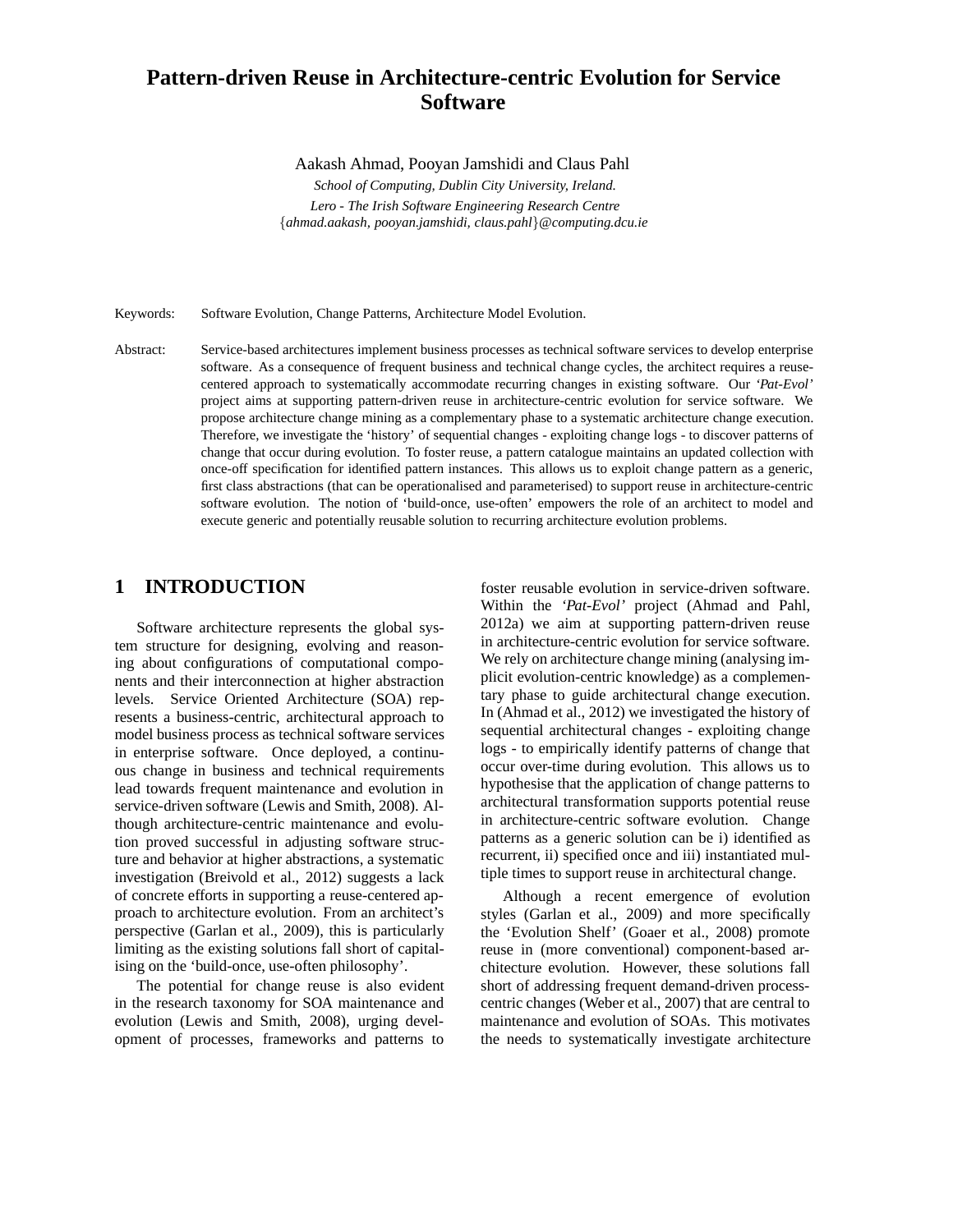change representation that goes beyond frequent addition or removal of individual components and connectors to operationalise recurrent process-based architectural changes. This is significant in relieving an architect of routine evolution tasks by fostering their reuse to support a systematic change execution whenever needs for architectural evolution arises.

In the *'Pat-Evol'* project, the overall research contribution in terms of an evolution application framework is depicted in Figure 1. In this paper, we specifically focus on evolution specification that is guided by architecture change patterns as summarised below.



Figure 1: An Overview of Solution Framework.

- A. *We analysed the history of sequential architectural changes as 'post-mortem' analysis to continuously identify recurring operationalisation and patterns from change logs (Ahmad et al., 2012).*
- B. *We support pattern specification and retrieval with a repository infrastructure comprising of a continuously validated and updated collection of change patterns (Ahmad and Pahl, 2012b).*
- C. *In this paper, we focus on evolution application in terms of pattern-driven reuse during change execution to support the notion of 'evolution off-theshelf' in service-based architectures.*

This paper is organised as follows. A formal specification of change patterns and its properties are presented in Section 2. We discuss pattern-driven architecture evolution in Section 3. Section 4 outlines related research to justify overall contribution that is followed by conclusions and outlook in Section 5.

## **2 CHANGE PATTERN**

In (Ahmad et al., 2012), we focused on exploiting architecture change logs - analysing sequential architectural changes - to empirically identify patterns of change that occur over time. This allows us to define change pattern as *a generic, first class abstraction (that can be operationalised and parameterised) to support potential reuse in architectural change execution*. In this section, we i) formalise change pattern

in terms of a meta-model of its constituent elements in Figure 2 and ii) outline pattern properties formulating the foundation for pattern-driven change execution.

#### **2.1 Modeling Pattern-based Evolution**

We model pattern-based evolution as 4-tuple  $PatEvol = <$   $SArch, OPR, CNS, PAT$   $>$  with element inter-relationships in Figure 2 as explained below.

**- Service Architecture (SArch):** refers to architecture elements to which a change pattern can be applied. We use attributed typed graphs (ATG) (Ehrig et al., 2004) that provide formal syntax and semantics with node and edge attribution to model typed instances of architectural elements. The architectural model is consistent with the Service Component Architecture with configurations (CFG) of a set service components (CMP) as computational entities linked through connectors (CON). Following SOA principles (Lewis and Smith, 2008), modeling is restricted to graph-based representation of service architectures, only supporting composition or association type dependencies in service composites (Pahl, 2002; Pahl and Zhu, 2006). Thus, the consistency of patternbased change and structural integrity of architecture elements beyond this architecture model is undefined.



Figure 2: Structural Model for Pattern-based Evolution.

**- Change Operators (OPR):** represents change operationalisation that is fundamental to architectural evolution. Our analysis of the log goes beyond basic change types in (Buckley et al., 2005) to specify a set of atomic and composite operations enabling structural evolution by adding (ADD), removing (REM) and modifying (MOD) architecture elements. The benefit with graph-based modeling lies in abstracting change operationalisation as declarative graph transformation rules (Corradini et al., 1996) specified as:

*Atomic Change Operations:* enable fundamental architectural changes in terms of adding, removing or modifying the component operation (OPT), component port (POR), connector binding (BIN), connector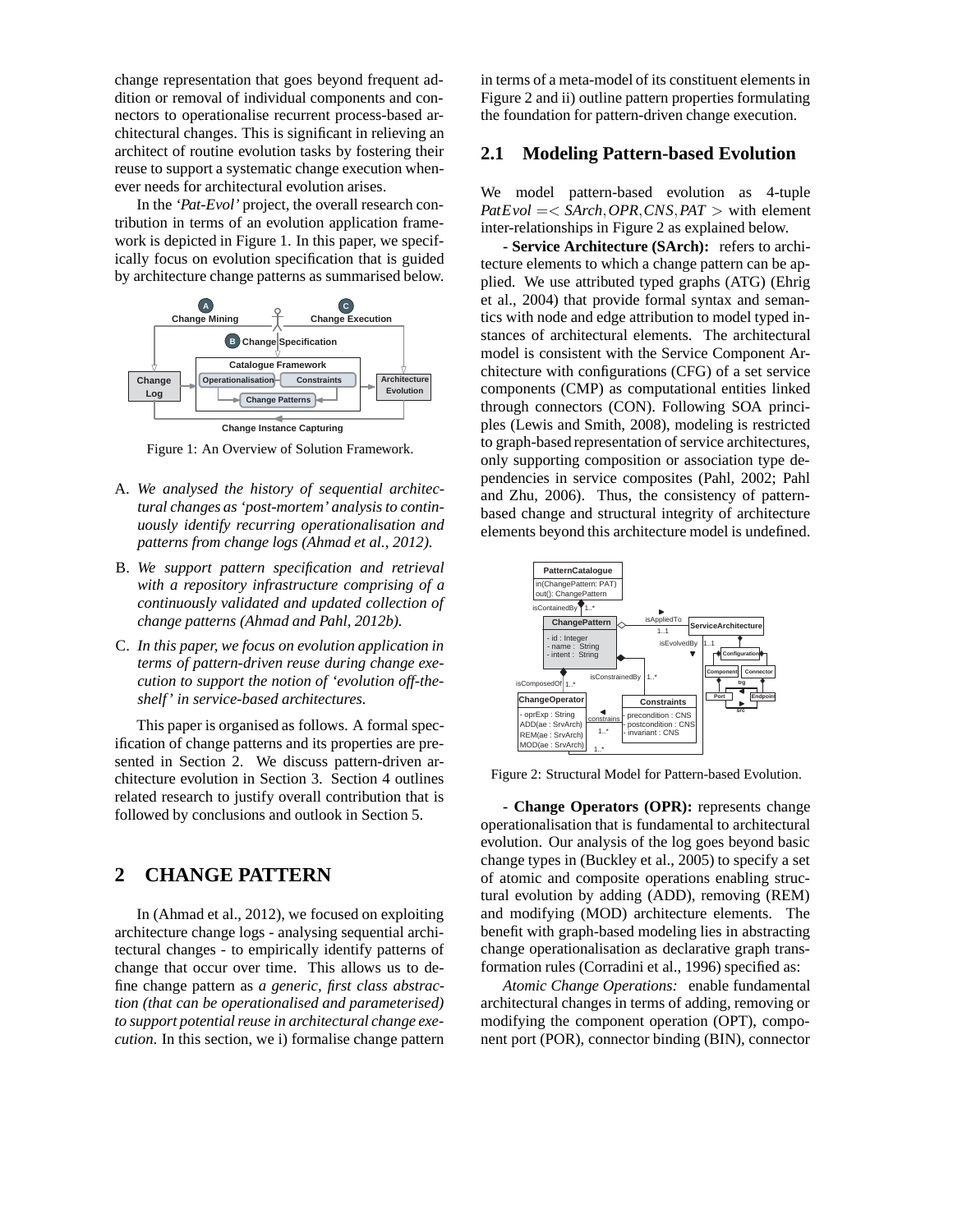endpoint (EPT) and configuration interface (INF).

*Composite Change Operations:* are a set of atomic change operations, combined to enable composite architectural changes. These enable adding, removing or modifying the components (CMP), connectors (CON) and configurations (CFG) with a sequential composition of architectural changes.

**- Constraints (CNS):** refer to a set of patternspecific constraints in terms of pre-conditions (PRE) and post-conditions (POST) to ensure consistency of pattern-based changes. In addition, the invariants (INV) ensure structural integrity of individual architecture elements during change execution.

**- Change Patterns (PAT):** represents a recurring, constrained composition of change operationalisation on architecture elements. It defines a first class abstraction that can be operationalised and parameterised to support potentially reusable architectural change execution as: *PAT<id, name<sup>&</sup>gt;* : *PRE*(*aem* ∈

 $AE) \xrightarrow{INV(OPR_n(ae_m \in AE))} POST(ae'_m \in AE).$ 

A **pattern catalogue (CAT)** refers to a templatebased repository infrastructure that facilitates an automated storage (in: once-off specification) and retrieval (out: multiple instantiation) of change patterns.

### **2.2 Properties of Change Pattern**

Based on the meta-model, **Pattern Identification** is an empirical investigation of the history of architectural changes to identify recurring sequences of change. In (Ahmad et al., 2012), we use graphs to analyse change representation along with an automated identification of patterns from architecture change logs. **Pattern Specification** provides a consistent (once-off) specification for the collection of identified pattern instances. In (Ahmad and Pahl, 2012b), we use an XML-based pattern template to document generic change patterns that can be retrieved whenever needs for pattern usage arises. Finally, **Pattern Instantiation** allows instantiation of appropriate pattern instances from abstract specifications to promote the 'build-once, use-often' approach. Now, we focus on utilising graph transformation guided by architectural change patterns to support reusable evolution.

# **3 PATTERN-BASED EVOLUTION IN SERVICE ARCHITECTURE**

Based on the operationalisation of architectural changes in the log, we observed recurring sequences of change that corresponded to evolution needs and their underlying tasks that occur frequently over time. Furthermore, if design or architectural patterns can prove to be successful in supporting reuse for architectural construction, we believe change patterns have the potential to facilitate reuse during its evolution. In particular, fostering the reuse of routine evolution tasks is an attempt towards facilitating architects to follow a systematic, reuse-centered approach to architecture-based change execution as highlighted in (Garlan et al., 2009). It is vital to mention that architectural evolution in the context of services-driven software is particularly inclined towards accommodating process-centric changes (Weber et al., 2007) (i.e., integration, replacement, decomposition of elements), unlike frequent addition or removal of individual components and connectors.

#### **3.1 Evolution Use Case Scenario**

We use a partial architectural view of an Electronic Bill Presentment and Payment (EBPP) as a case study. For architectural modeling, we use ATGs (Ehrig et al., 2004) to model typed instances of architectural elements. We use the Graph Modeling Language (.GML) as an XML-based representation of architectural instances. A benefit of graph-based modeling is support for architectural evolution by means of graph transformations (Corradini et al., 1996), (Graaf, 2007). More specifically, during execution change operationalisation is abstracted as declarative graph transformation rules (in our case XML transformations using XSLT). For space reasons we abstract the underlying graphbased formalism with an overview of pattern-driven transformation to evolve architectural model.

In the existing scope of case study (Figure 3), the company charges customer with full payment of customer bills in advance to deliver requested services. Now, the company plans to facilitate existing customers with either weekly or monthly bill payment. Therefore, in the given architectural (Figure 3) context, *a new component billType must be included and integrated as a mediator among the existing components BillerApp and custBill*. It facilitates billing type options (monthly or weekly billing) to the customers.

#### **3.2 Pattern-based Change Execution**

In order to achieve pattern-driven architectural change execution, we follow a three step process as presented in Table 1 and explained below.

1. *Change Specification:* A declarative specification allows architect to represent syntactical context of architectural change that contains the i) source architecture graph  $(G<sub>S</sub>)$ , ii) pre- and post-conditions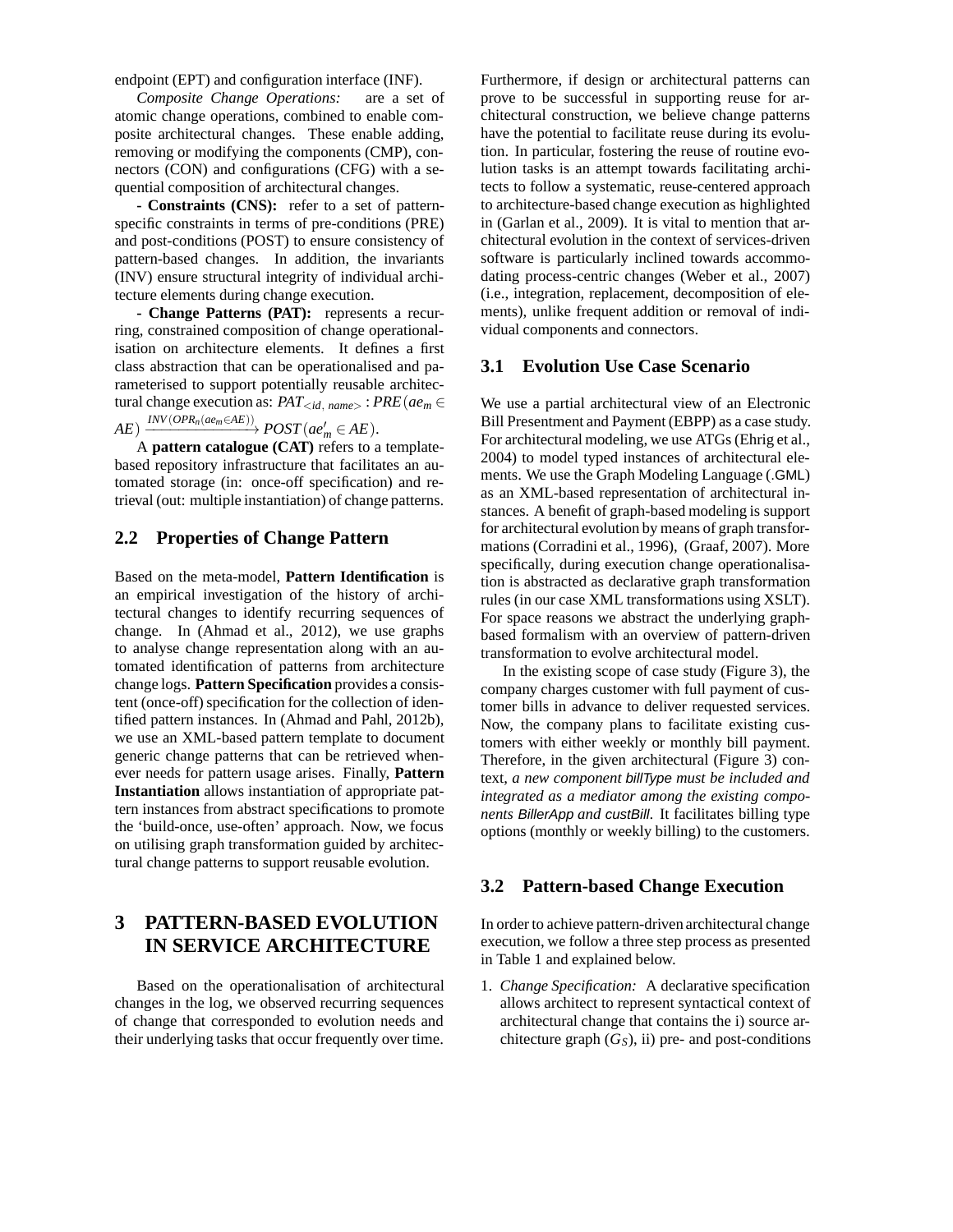

Figure 3: Partial Architectural View for EBPP..

Table 1: Declarative Specification for Change Intent

| $Integrate(G_S, [CNS], < billType, BillerApp, custBill >$                                                                         |
|-----------------------------------------------------------------------------------------------------------------------------------|
| <b>PRE</b> (preConditions)                                                                                                        |
| $\exists$ (BillerApp, custBill $\in$ CMP) $\subseteq$ G <sub>S</sub>                                                              |
| $\exists billingData(BillerApp, custBill) \in CON \subseteq G_S$                                                                  |
| <b>POST</b> (postConditions)                                                                                                      |
| $\exists$ (BillerApp, custBill, billType $\in$ CMP) $\subseteq$ G <sub>S</sub>                                                    |
| $\exists billTypeData(BillerApp, billType) \in CON \subseteq G_S$                                                                 |
| $\exists getType(billType, custBill) \in CON \subseteq G_S$                                                                       |
| $\overline{<$ PAT $>$ retrievePattern(PRE, POST)                                                                                  |
| $\forall$ pat <sub>i</sub> $\in$ PAT $\exists$ pat <sub>i</sub> .PRE $\land$ pat <sub>i</sub> .DEF $\land$ pat <sub>i</sub> .POST |
| $(\textit{pat}_i.\textit{PRE} \equiv \textit{PRE} \land \textit{pat}_i.\textit{POST} \equiv \textit{POST}) \in \textit{CAT}$      |
| $return(pat_i.DEF)$                                                                                                               |
|                                                                                                                                   |

([*CNS*]) and iii) architecture elements (*AE*) that need to be added, removed or modified such that  $AE \in G_S$ . For example, in Table 1 the declaration Integrate() specifies that the new component billType is added in  $G<sub>S</sub>$  and integrated as a mediator among the existing components BillerApp and custBill using the predefined constraints.

2. *Change Conditions:* consists of preconditions (PRE) and postconditions (POST) that must be satisfied to preserve the structural integrity of the overall architecture and individual elements during change execution. In addition, the catalogue (CAT) is queried based on these conditions to retrieve a list of patterns (PAT) in a given context.

The **preconditions** represent the context of architectural elements before change execution. For example in Figure 4a, the sub-graph S specifies the exact sub-architecture billingData(BillerApp, cust-Bill) that is subject to change in the original architecture *GS*, PRE in Table 1. In order to apply changes, we must find an exact structural match *m*<sub>1</sub> of **S** in  $G_S$ , such that  $m_S : S \rightarrow G_S$  as Figure 4a. The **postconditions** specify the context of evolved architectural elements as a result of the change execution. After applying changes on specified elements the overall architectural structure must be preserved. In order to include the modified architecture elements  $\mathsf T$  in the target architecture  $G_T$  and exact structural match  $m<sub>T</sub>$  of T in  $G<sub>T</sub>$  must exist such that  $m_T : T \to G_T$  as Figure 4c.

The **invariants** represent architectural structure that is never changed during evolution. This is represented as Figure 4b, the invariant graph  $G_I$  as  $m_I: I \rightarrow G_I$  with Double-Push-Out (DPO) graph transformations (Corradini et al., 1996).

3. *Pattern Retrieval:* Once an exact instance of *S* in  $G<sub>S</sub>$  is identified, the pattern catalogue is queried with pre-conditions and post-conditions to retrieve the appropriate pattern that provides the potential reuse of change operationalisation to enable architectural evolution. Table 1 outlines the generic syntax for querying the catalogue based on Xpath query to retrieve pattern specification. The query matches the specified change pre-conditions and post-conditions to retrieve the pattern definition from catalogue. Figure 4 illustrates the retrieved instance of Linear Inclusion pattern that aims at *'integration of a mediator among two or more directly connected service components'*. In addition, **pattern instantiation** involves labeling of generic elements in specification with labels of concrete architecture elements presented in change specification. For example, in Figure 4a the connector instance billingData that is missing in the change post-conditions is removed from the G<sub>S</sub>. The newly added instances of component billType and connector billTypeData, getType are the candidates for addition into  $G_S$  to obtain  $G_T$  in Figure 4c.

In example above, we support the fundamental hypothesis that: *if an architectural evolution problem can be specified declaratively, its solution is executed in an automated way in terms of instantiating change operationalisation that exist in the catalogue*. Keeping in view some technical clarifications we provide a brief overview of the change execution that is facilitated using the DPO construction (Corradini et al., 1996). In Figure 4 the order of change operations is insignificant and the sequence is presented as it appeared in the given pattern instance.

- **Deletion:** In Figure 4b,  $S \setminus I$  describes the architecture elements which are to be deleted from  $G<sub>S</sub>$ , For example, the connector billingData is removed from the BillerApp and custBill. The invariant graph  $G_I$  is obtained from the source graph  $G_S$  for elements which are a pre-image in *S* but not in *I* - the deletion operation - as *Rem<billingData* <sup>∈</sup> *CON>*.
- **Addition:** In Figure 4c,  $R \setminus I$  described the part which needs to be added in  $G_S$  to obtain  $G_T$ during change execution. For example, in Fig-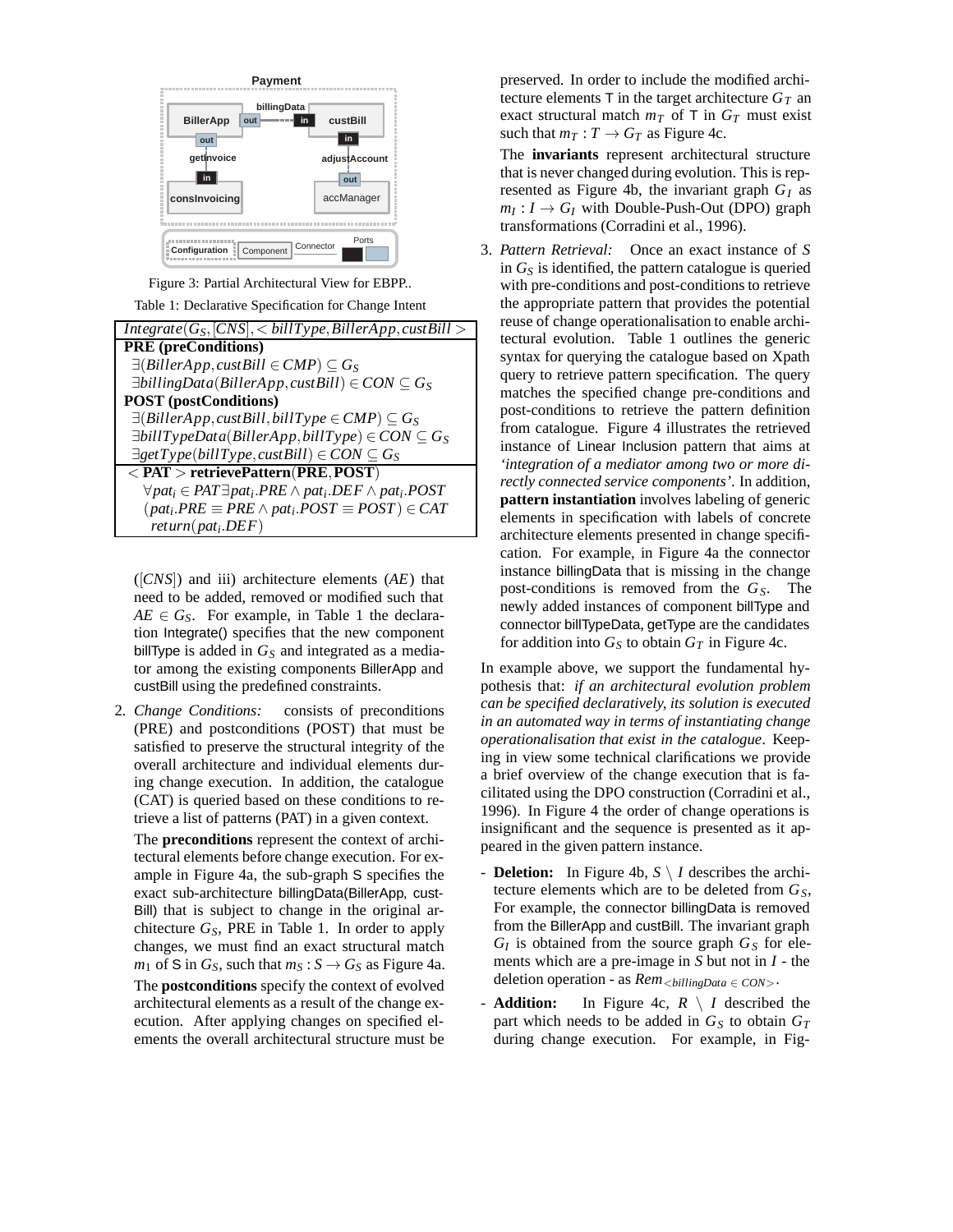

Figure 4: Pattern-driven Architecture Change Execution.

ure 4c the component PaymentType is added with connector selectType and custPay in the architecture.  $Add_{\leq billType \leq CMP>}$ ;  $Add_{\leq billTypeData \in CON>}$ ;  $Add_{<\text{getType}} \in CON$ 

#### **3.3 Evaluation Plan**

A performant solution still requires a rigorous evaluation in terms of different architecture evolution scenarios. This is particularly beneficial to analyse the adequacy of the proposed solution in facilitating a reuse-centered approach to architecture evolution.

*Scenario-based Evaluation:* In order to avoid scalability issues, preliminary evaluation of our work is based on experimenting with evolutionary scenarios in two service-based architectures. These include an Electronic Bill Presentment and Payment and an On-line Tour Reservation System. The objectives of initial evaluation are to determine the adequacy of proposed solution in terms of utilising recurring operationlisations that exist in the catalogue. **Possible Limitations -** An interesting identification is the emergence of change anti-patterns resulting from counter-productive pattern-based evolution. This leads us to believe that change patterns do not necessarily support an optimal solution; instead they promote an alternative and potentially reusable operationalisation for architecture evolution. However, identification of possible anti-patterns and their resolution (architectural refinement) is vital to achieve evolved architecture with desired specifications

*Prototype-based Validation:* Currently, we are in the process of developing a prototypical framework to fully automate and validate pattern-driven architecture evolution. The tool and the generated data shall form the basis for the practitioners (software architects) for a survey and usability based analysis to evaluate the adequacy and applicability of the proposed solution in a practical context.

### **4 RELATED WORK**

During software design and evolution phase, an inherent limitation with the architectural description languages (ADLs) or meta-models lies with their inability to capitalise on an explicit change support within existing architecture. Although xADL (Dashofy et al., 2002) utilises the configuration management concepts - utilising version graphs - to capture the evolution of individual elements in architectural description, it lacks the granularity of change representation from one version to another. This is particularly limiting to i) model and analyse the operational representation of changes and ii) fostering their (potential) reuse to guide architectural change execution whenever needs for evolution arises. In contrast to the "evolution shelf" (Goaer et al., 2008), we are specifically concerned about frequent demanddriven, process-centric changes that are central to maintenance and evolution in service-driven architectures (Weber et al., 2007), (Lewis and Smith, 2008).

In the context of model driven engineering, the research in (Graaf, 2007) specifically focuses on architectural abstractions by exploiting model transformations to enable architecture model evolution. Our research is fundamentally different and supports a reuse-centered approach to achieve evolution in (platform independent) architectural model. However, the proposed solution is closely aligned to the work in (Kim and Carrington, 2006) and (Lara and Guerra,